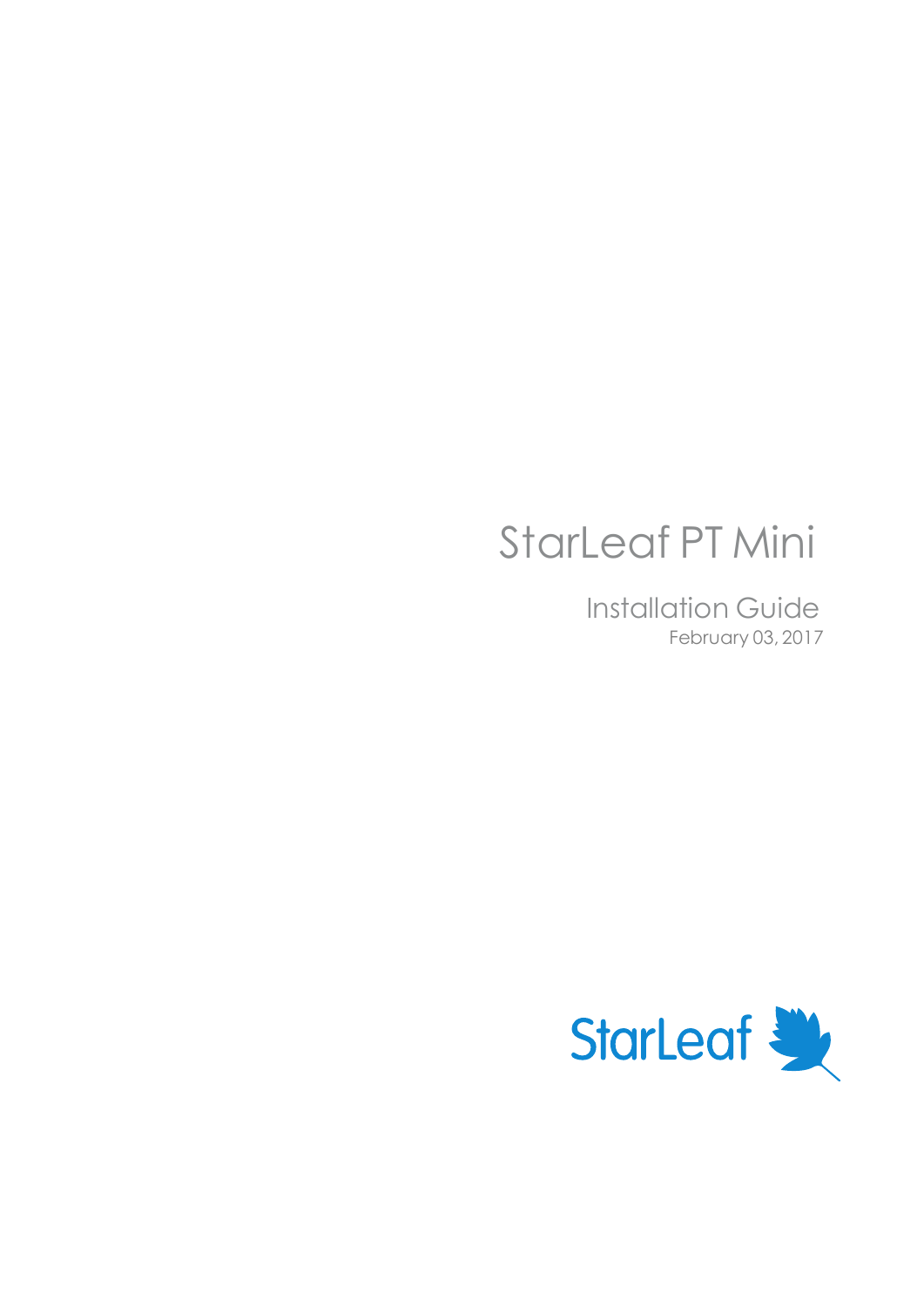## **Contents**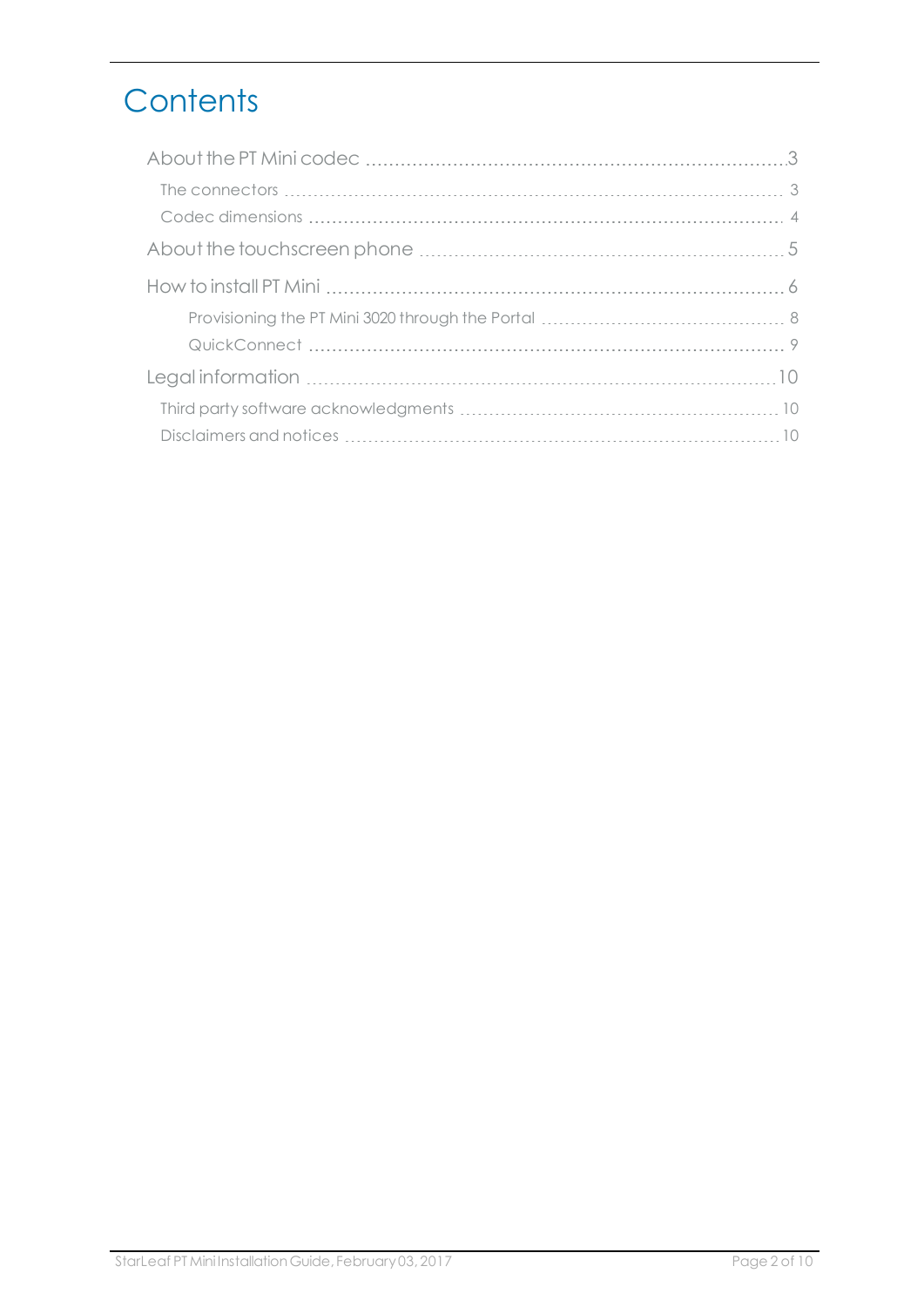## <span id="page-2-1"></span><span id="page-2-0"></span>**About the PT Mini codec**

#### **The connectors**

The figure below shows the connectors on the Personal Telepresence 3020 (PT Mini) codec.



The table below describes the connectors:

| Connector               | <b>Description</b>                                                                                                                                                     |
|-------------------------|------------------------------------------------------------------------------------------------------------------------------------------------------------------------|
| Power                   | Connect to the supplied AC/DC adaptor                                                                                                                                  |
| PC Video In             | Optionally connect a laptop or PC for video, instead of a<br>monitor                                                                                                   |
| <b>PC Audio In</b>      | Port not currently in use                                                                                                                                              |
| USB x3                  | Reserved USB connectors                                                                                                                                                |
| Camera input            | USB connector. You connect the camera to this port                                                                                                                     |
| <b>Monitor Out HDMI</b> | HDMI connector. Monitor Out connector outputs video<br>(1080p60 only) to the screen. If you are also connecting a PC or<br>laptop, connect it to HDMI port PC Video In |
| <b>StarLeaf Phone</b>   | Connect to the Personal Telepresence port on the rear of the<br>StarLeaf Phone 2120 to allow communication between the<br>phone and the PT Mini codec                  |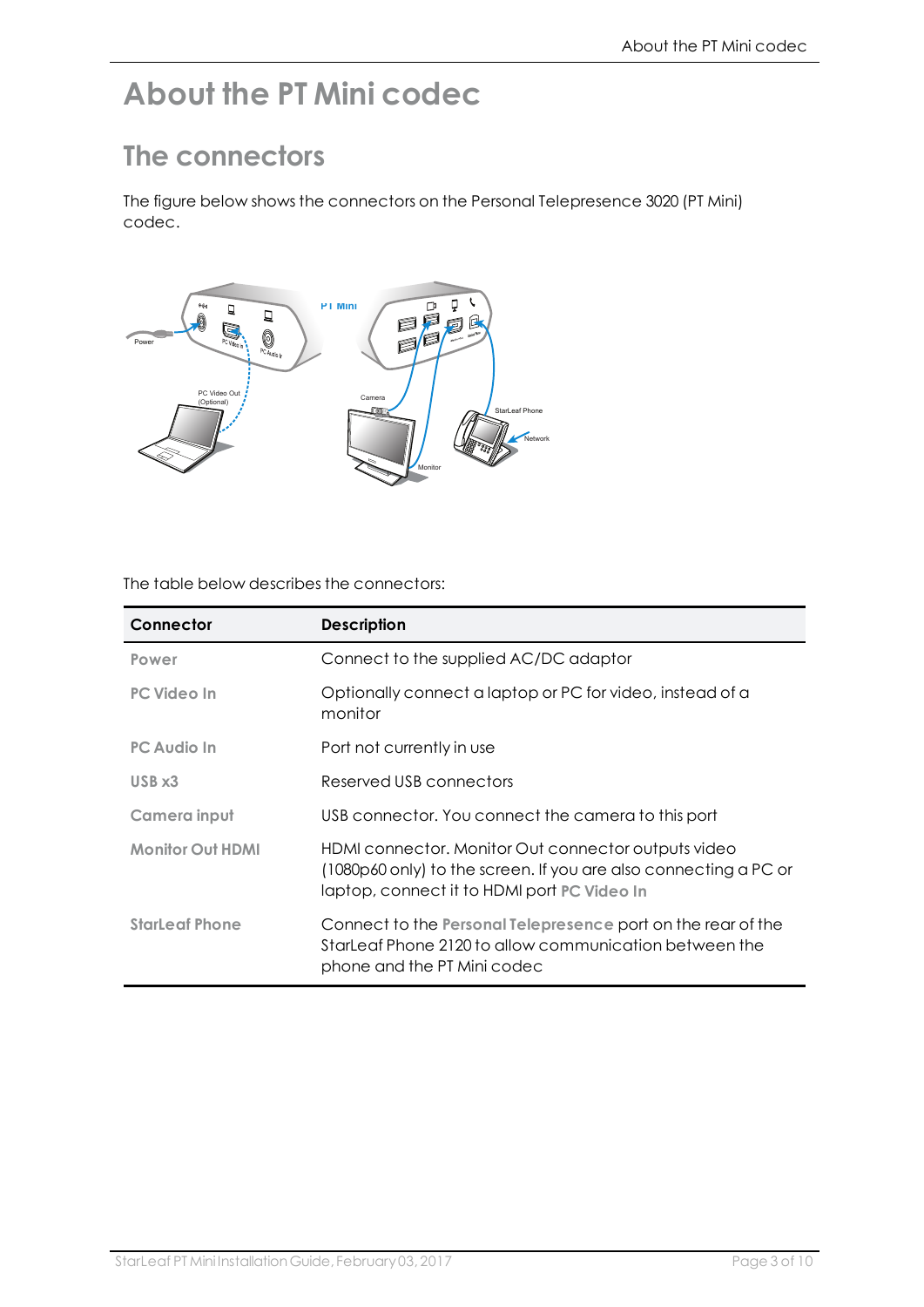### <span id="page-3-0"></span>**Codec dimensions**



| <b>Dimension</b> | Metric              | American  |
|------------------|---------------------|-----------|
| Width            | 165 mm              | $6.5$ in. |
| Depth            | $110 \,\mathrm{mm}$ | $4.3$ in. |
| Height           | 40 mm               | $1.6$ in. |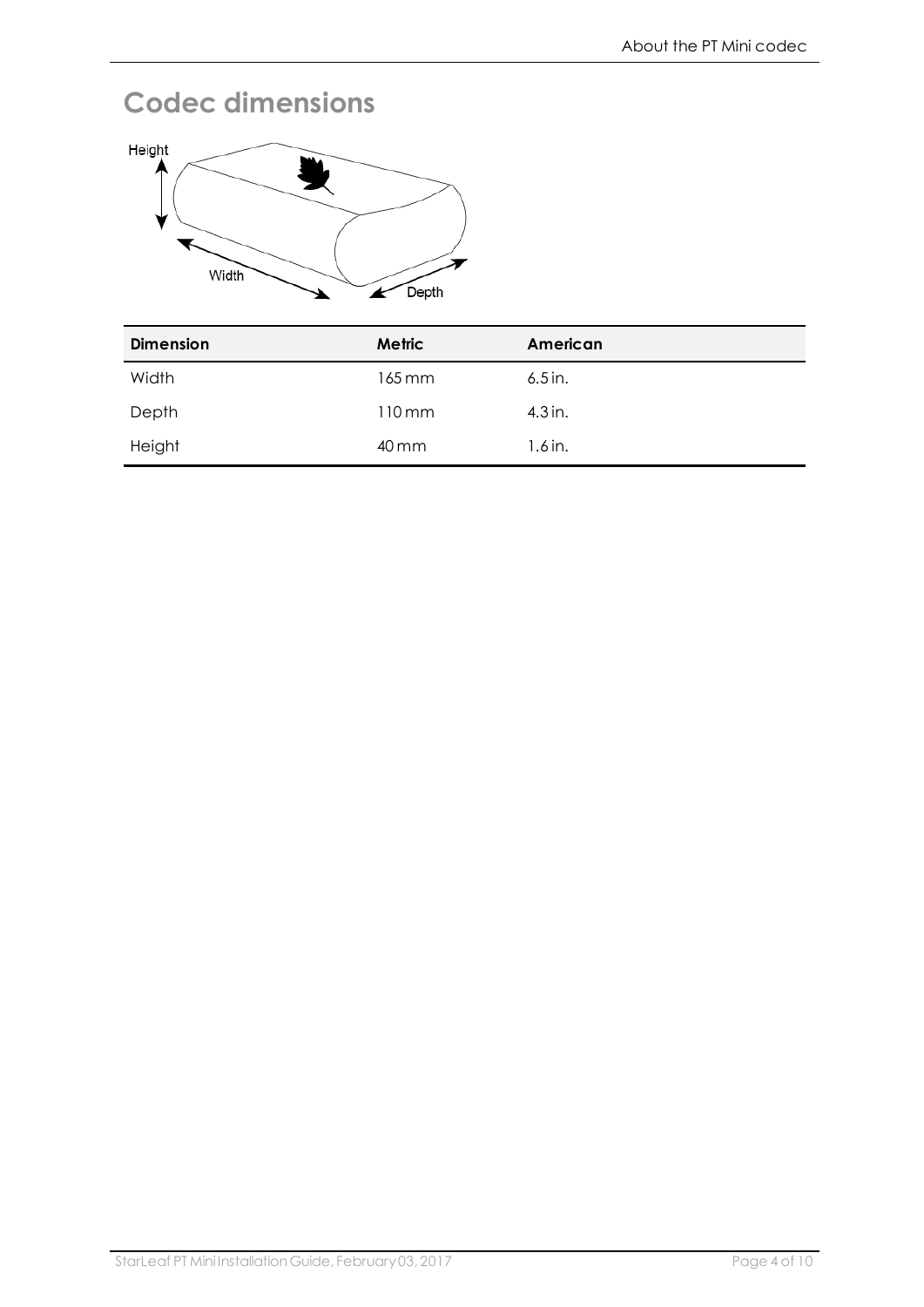### <span id="page-4-0"></span>**About the touchscreen phone**

Every PT Mini comes with a touchscreen phone: the StarLeaf Phone 2120. You use the touchscreen phone as the means for making and controlling video calls with Personal Telepresence. Through the touchscreen phone, you can access the directory and contacts. You can use the phone to create ad hoc conferences, and to add and remove participants.



**The StarLeaf Phone 2120**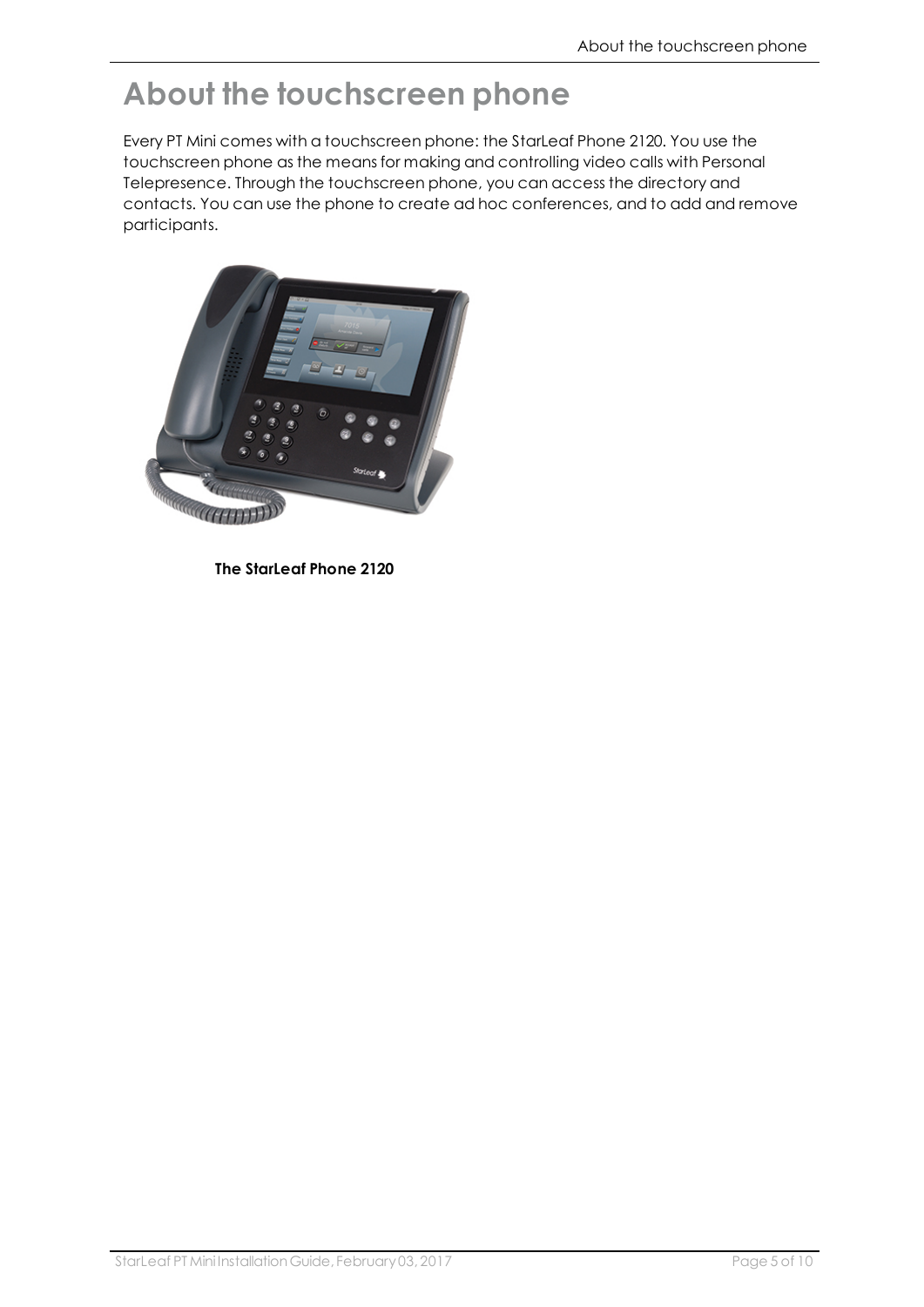### <span id="page-5-0"></span>**How to install PT Mini**

Before installing a StarLeaf product, read the safety information at [www.starleaf.com/safety](http://www.starleaf.com/safety).

#### **Pre-requisites**

Before installing the StarLeaf PT Mini 3020, ensure you have the following:

- A StarLeaf Cloud account
- <sup>n</sup> A monitor that supports a 1080p60 input format
- Network connection routable to the public Internet

Unpack the room system. The package contents are:

- PT Mini product bundle, including:
	- PT Mini 3020 codec
	- $\cdot$  Phone 2120
	- Logitech C920 USB camera
- **n** Installation sheet
- **Power supply**
- <sup>n</sup> Cables
	- $\blacksquare$  USB cable
	- Audio cable
		- Note: The audio cable is a spare cable and is not necessary for installation of the PT Mini
	- HDMI video cable (two)
- **No Video adaptors** 
	- HDMI to DVI-D cables (two)

### **Positioning the PT Mini**

- 1. Ensure you have chosen an appropriate installation site:
	- The PT Mini must be accessible with all cables easily connected
	- <sup>l</sup> You must provide ventilation for the PT Mini; leave a space of at least 10cm (4 inches) behind, in front, and to the left and right of the PT Mini. Avoid installing it near a heat source such as a radiator and avoid placing it in direct sunlight
	- The plug that connects AC power to the AC/DC adaptor is the main disconnect device for the PT Mini and must always be easily accessible.
	- Use a grounded AC power outlet for the PT Mini. The PT Mini must be connected to the AC/DC adaptor
- 2. Place the unit on a firm horizontal surface. If you intend to mount the unit, refer to Codec [dimensions](#page-3-0) (p4).

### **Connecting cables to the PT Mini**

1. Connect the USB cable into the **Personal Telepresence** port on the Phone 2120 and the **StarLeaf Phone** port on the PT Mini. The network port on the Phone 2120 is marked with this symbol:

Q

**Note:** The Phone 2120 must connect directly to the PT Mini; do not connect the phone via a switch to the PT Mini.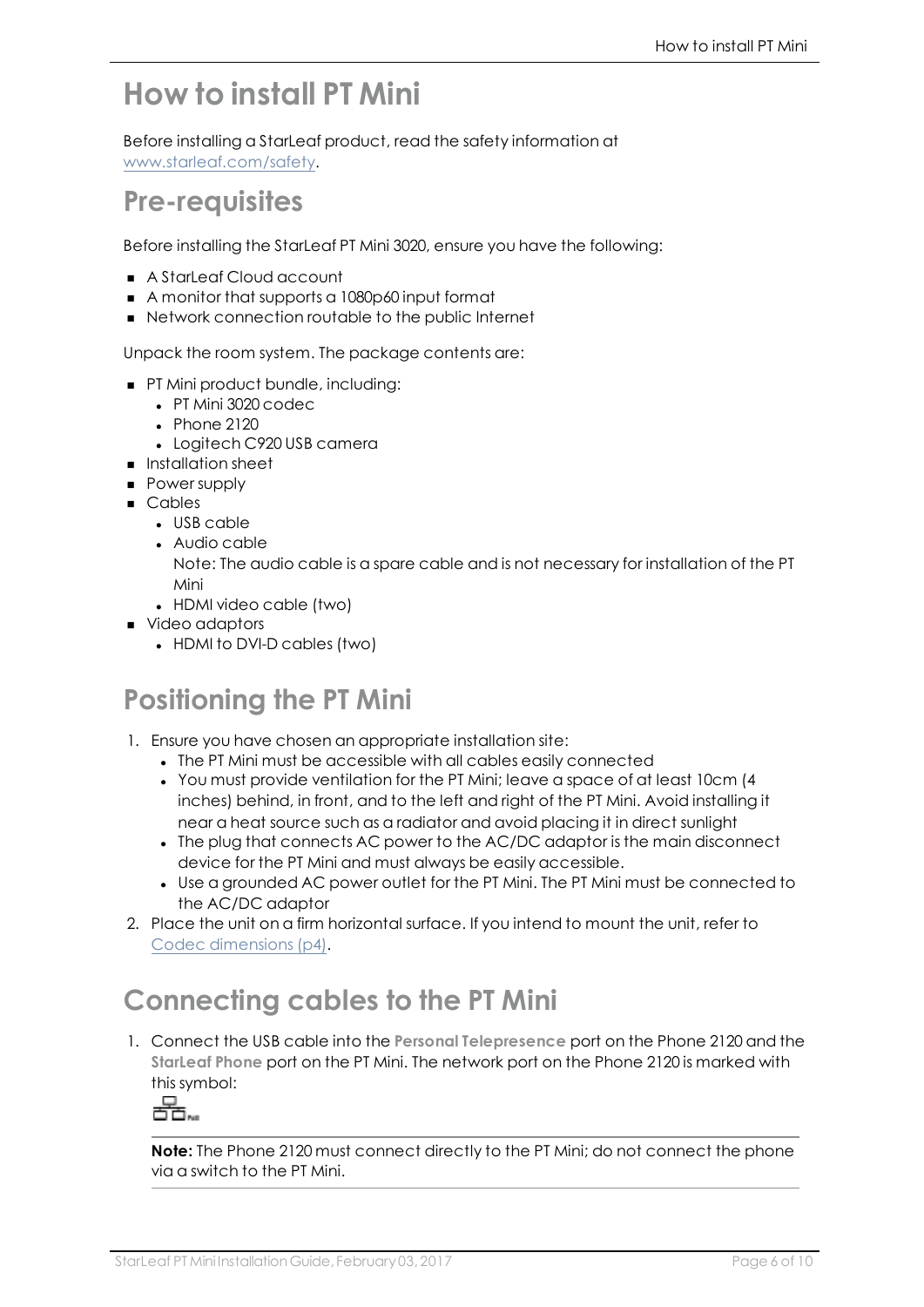- 2. Using an HDMI video cable, connect the monitor to the **Monitor Out** port on the PT Mini.
- 3. Connect the camera to the USB port denoted by the  $\Box$  symbol and mount the camera to the top of the monitor.
- 4. If you want to connect a laptop or PC to the PT Mini as well, use the HDMI cable to connect your PC to the **PC Video In** port on the PT Mini.
- 5. Using the supplied power adaptor, connect power to the PT Mini.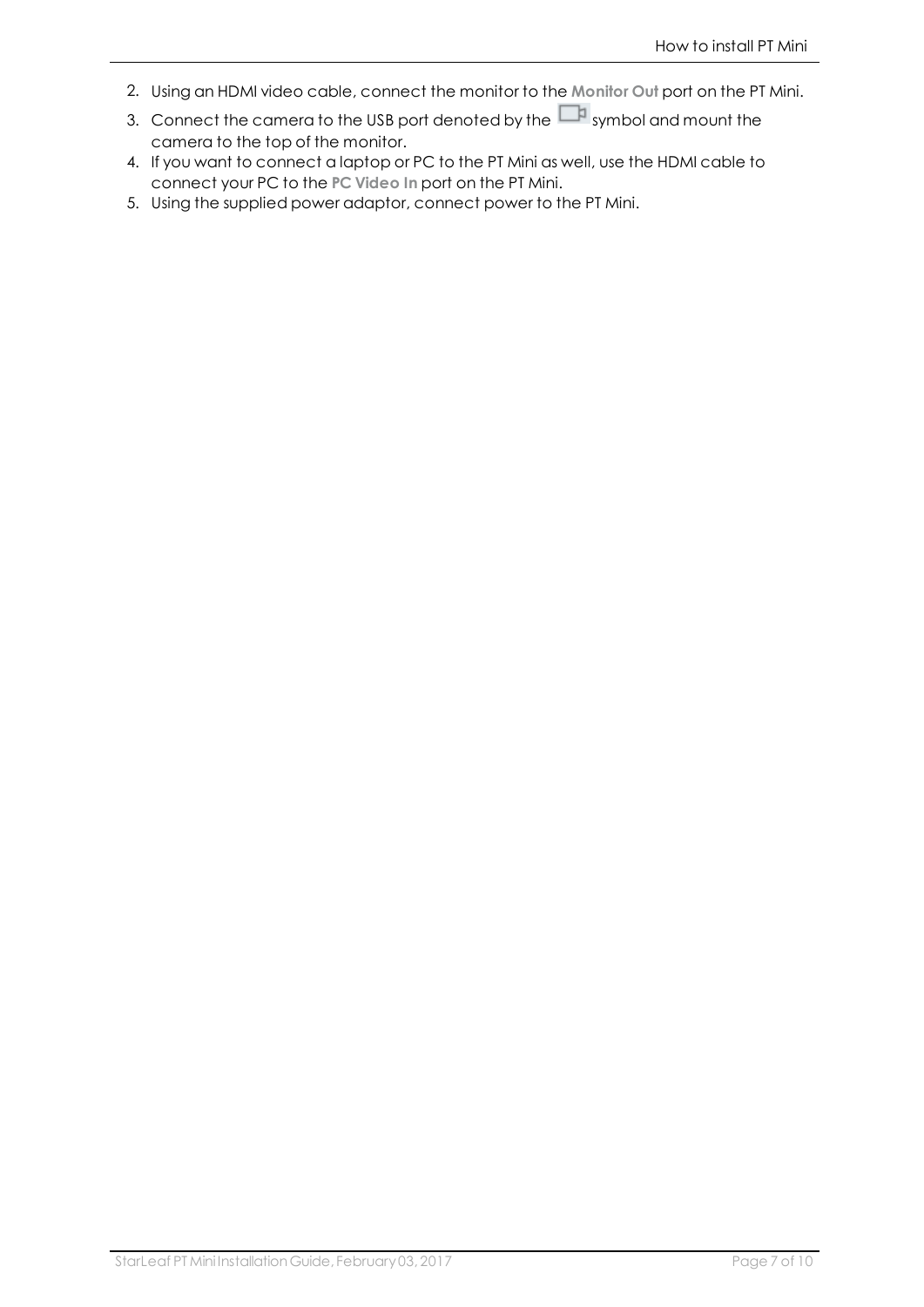#### **Mounting the camera**

StarLeaf recommends that when you mount the camera, you place it at the top of the screen, as opposed to the base. This makes it easier for you to see the participants on the screen while still appearing to make eye contact.

#### **Connecting to the Cloud**

#### <span id="page-7-0"></span>**Provisioning the PT Mini 3020 through the Portal**

Either you or your reseller can register the PT 3020 using the StarLeaf Portal. To do this:

1. In the StarLeaf Portal, choose **Users > Add user**. You can see the **Add user** page:

| Add user                                    |                       |                             | ▲ Download Breeze <b>B</b> Log out                         |
|---------------------------------------------|-----------------------|-----------------------------|------------------------------------------------------------|
| <b>V</b> User                               |                       |                             |                                                            |
| Email address:                              | john.doe@example.com  | Language:                   | -- DEFAULT: English --<br>٠                                |
| First name:                                 | John                  | Show time zones for region: | <b>US</b> (Central)<br>۰                                   |
| Lost name:                                  | Doe                   | Time zone:                  | -- DEFAULT: [UTC-06] America/Chicago (C) =                 |
| Cell number                                 |                       |                             | Layout for QuickMeet <sup>@</sup> Use organization default |
| Work number:                                |                       | conferences: @              |                                                            |
| Home number:                                |                       |                             | distant and                                                |
| Enable video mail: M                        |                       |                             | e                                                          |
| Administrator for this III<br>organization: |                       |                             | $\odot$                                                    |
| <b>&gt;</b> Breeze                          | <b>Breeze engbled</b> |                             | e                                                          |
| Hardware endpoint                           | $-$ NONE $-$          |                             |                                                            |

- 2. Provide the following user information:
	- **Email address:** A user's email address is the unique identifier for that user. They receive an activation email to this email address. The user is not able to change the email address and uses it to log in to the StarLeaf Portal. The email address is a video address that any other StarLeaf user can dial to reach this user
	- **First** and Last name: A user's first and last name are displayed on the StarLeaf device. The names are also used in the directory, in voice and videomail, and when sending invites to conferences and invites to use StarLeaf Breeze
	- <sup>l</sup> **Optional contact details**: Cell, Work, and Home numbers. If specified, these appear in the company address book
	- <sup>l</sup> **Enable video mail**: Ensure that this is selected in order for users to receive voicemail, or video mail
	- <sup>l</sup> **Optional overrides for language and time zone**: the time zone is used for StarLeaf devices and for StarLeaf voice and video messages
- 3. In the **Hardware endpoint** section, for **Type** choose *StarLeaf PT 3050, PT Mini 3020, or Phone 2120*.
- 4. Choose whether or not to send the account settings by email.
- 5. Click **Apply** to submit the configuration. The Portal generates a unique QuickConnect code. You enter this code on the touchscreen controller.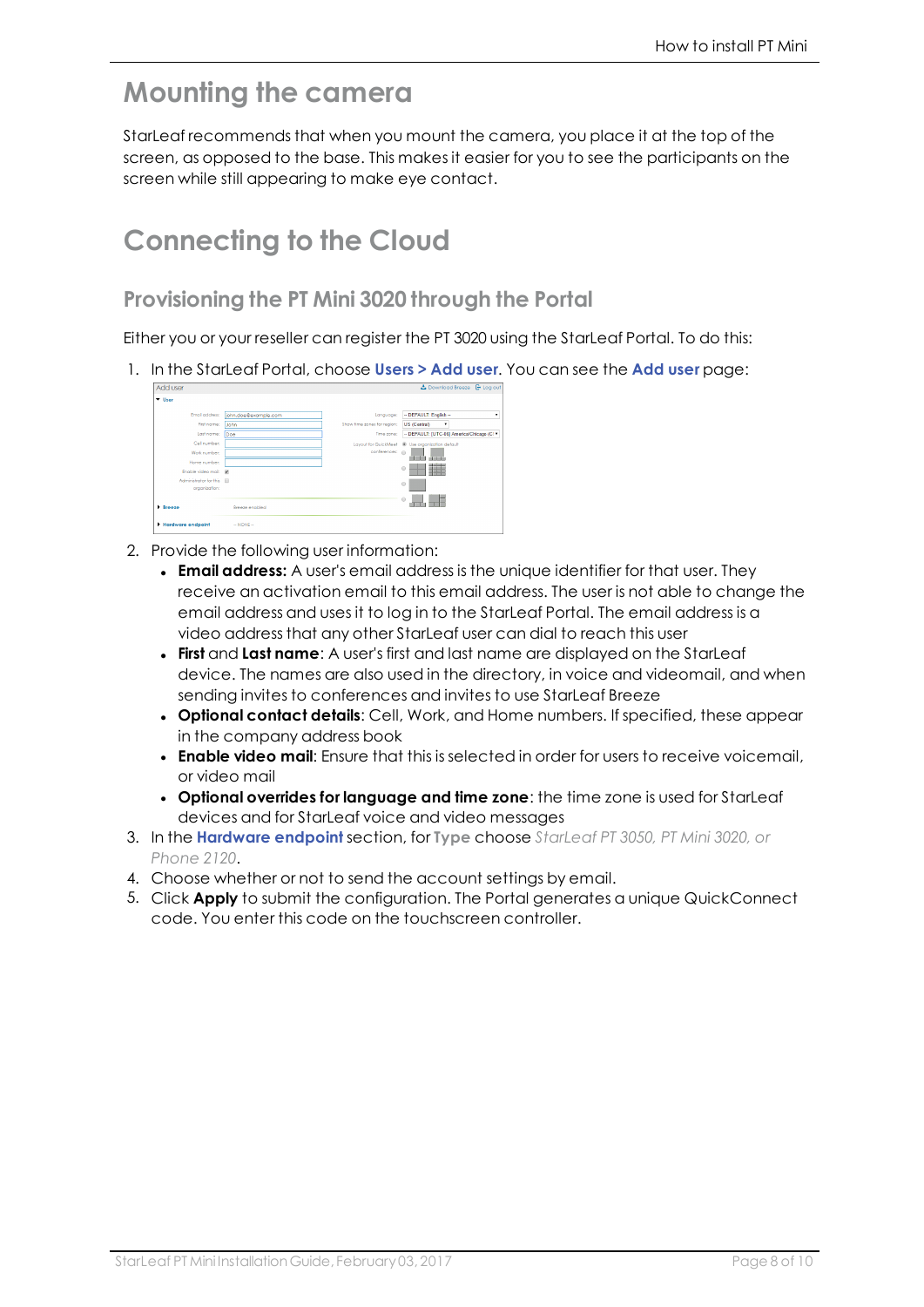#### <span id="page-8-0"></span>**QuickConnect**

The Phone 2120 receives power from the PT Mini. The first time it starts up it displays the screen shown below. Enter your StarLeaf QuickConnect code.



The Phone 2120 displays the user name and extension number as per your StarLeaf Cloud account. This is the home screen of the phone. The PT Mini 3020 is ready to make and receive calls. An example home screen is shown below.